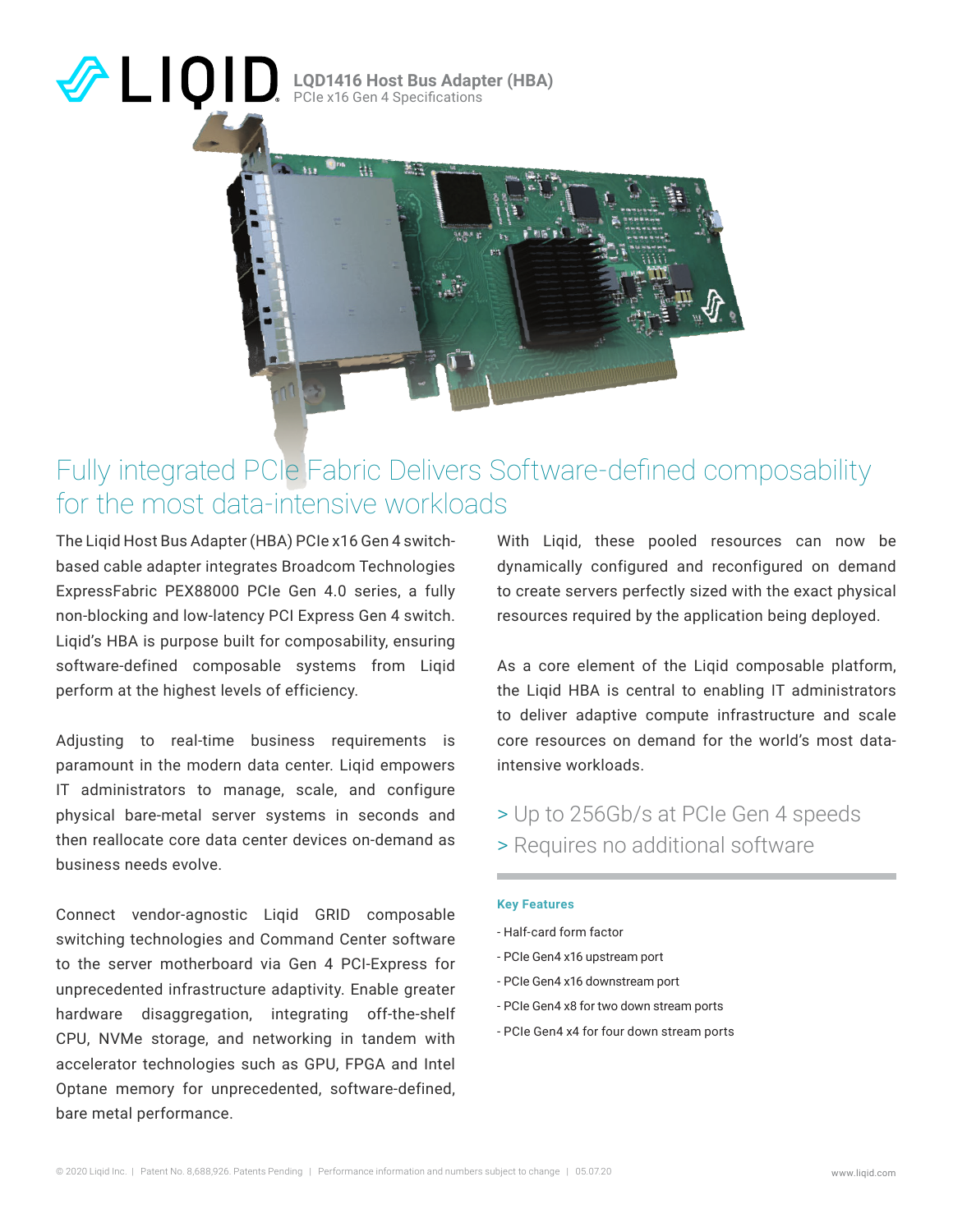**LQD1416 Host Bus Adapter (HBA)** PCIe x16 Gen 4 Specifications

| <b>Specification</b>         | <b>Model: LQD1416 Host Bus Adapter</b>            |
|------------------------------|---------------------------------------------------|
| Form Factor                  | PCIe Gen4x16 half-height, half-length add-in card |
| Dimensions                   | 6.14" x 2.89" (156mm x 73.4mm)                    |
| Power                        | Maximum 15W                                       |
| Connectors                   | SFF-8644 or SFF-8643                              |
| <b>Operating Temperature</b> | 0C to 50C                                         |
| <b>Storage Temperature</b>   | $-40C$ to $85C$                                   |
| <b>Operating Humidity</b>    | 10% to 90% relative humidity non-condensing       |
| <b>Storage Humidity</b>      | 5% to 95% relative humidity non-condensing        |
| <b>PCB</b>                   | PCI Express add-in card standard                  |
|                              | Thickness .063" +/- 0.008" (1.6mm +/- 0.2mm)      |
| <b>PCIe Switch</b>           | Broadcom PEX88032                                 |
|                              | 16.0 GT/s 34-Lane PCI Express Gen4 Switch         |
|                              | <b>DMA Controller</b>                             |
|                              | <b>SSC Isolation Support</b>                      |

\*\*Supports surprise hot plug in on downstream ports in both Windows and Linux

\*\*Must have m/b that supports PCIe native mode OS in the Bios and running Server 2012 R2 or higher (no desktop verions)

# About Liqid

A leader in composable infrastructure, Liqid enables users to configure and manage physical, bare-metal server systems in seconds. Storage, compute, networking and graphics processing devices are interconnected over PCI-Express fabric to deliver dynamically configurable bare-metal servers perfectly sized with the exact physical resources required by the application being deployed.

### **Selection**

#### L1416-016L04-040

PCIe Gen 4.0 x16 Host Adapter Card (HBA)

Please contact your sales rep for more information and to determine which configuration is best for use. Specification subject to change without notice.

### **Contact Information**

Liqid, Inc. 329 Interlocken Pkwy., Ste 200 Broomfield, CO 80021 office: +1 303.500.1551 email: sales@liqid.com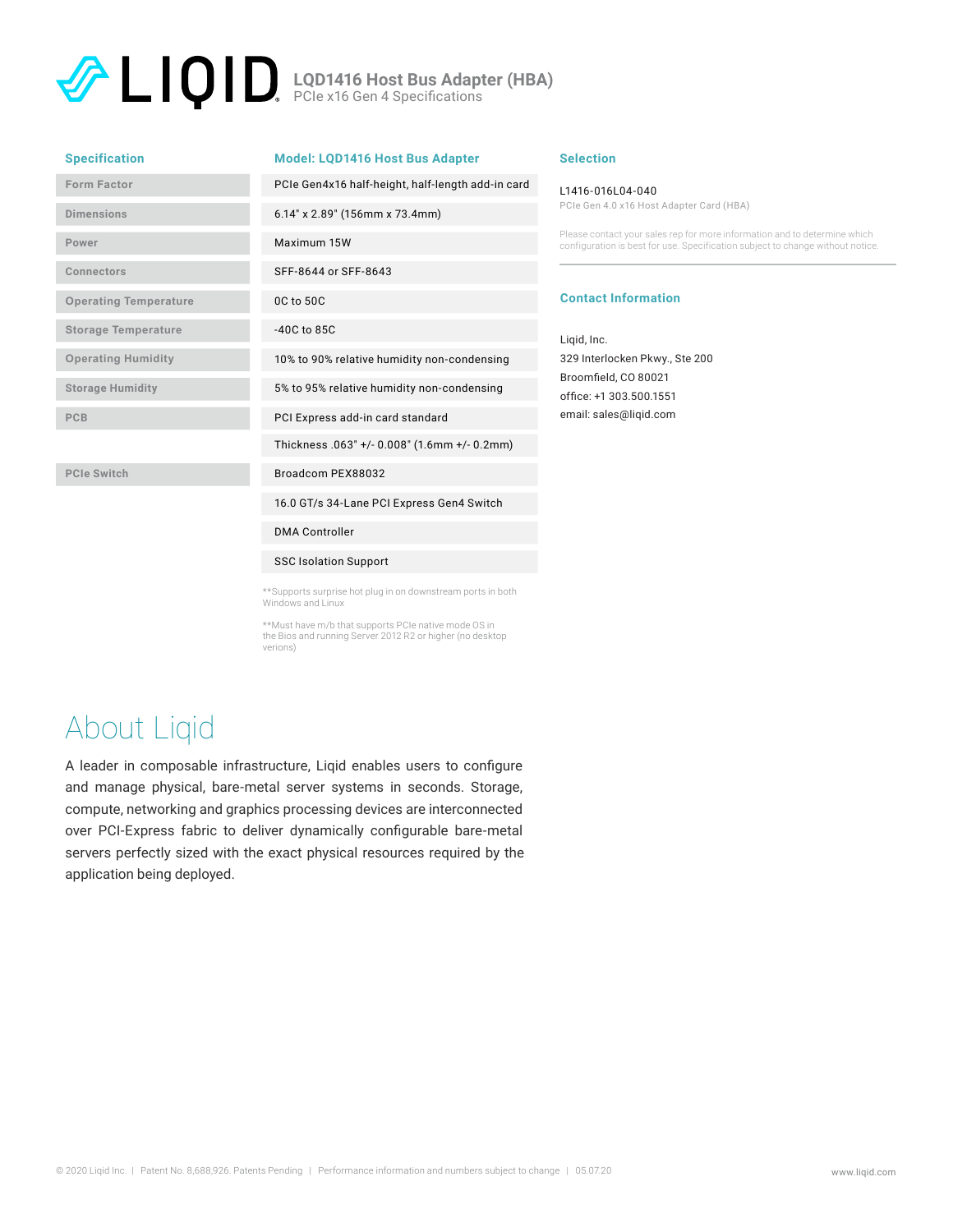# **LQD1325 U.2 to PCIe Host Bus Adapter** PCIe x4 Gen 3 Specifications



# High Performance PCIe connectivity For Dell PowerEdge MX7000

For workloads like AI that require parallel accelerated computing, the addition of GPU acceleration within the PowerEdge MX7000 is paramount. Liqid LQD1325 U.2 to PCIe host bus adapters (HBA) enable PCIe connectivity to Dell compute sleds enabling accelerator composability to Dell PowerEdge MX7000. The PCIe x4 Gen 3 cable adapter is integrated with a fully non-blocking and lowlatency PCI Express Gen 3 switch.

Simply insert HBA into an available U.2 drive bay and go. No drive tray/caddy needed. Once Dell MX compute sleds are connected to Liqid GRID PCIe switching technology and Command Center software new levels of infrastructure flexibility are possible. Enable hardware disaggregation, integrating off-the-shelf CPU, NVMe storage, and networking in tandem with accelerator technologies such as GPU, FPGA and Intel Optane memory for unprecedented, software-defined, bare metal performance.

Liqid PCIe composability for the Dell EMC PowerEdge MX7000 unlocks the ability to manage the most demanding workloads in which accelerators are required for both new and existing deployments, and the LQD1325 is key to unlocking these capabilities.

- > Up to 64Gb/s at PCIe Gen 3 speeds
- > Requires no additional software

### **Key Features**

- Accelerator Composability for MX7000
- U.2 HBA form factor
- Plug and play simplicity